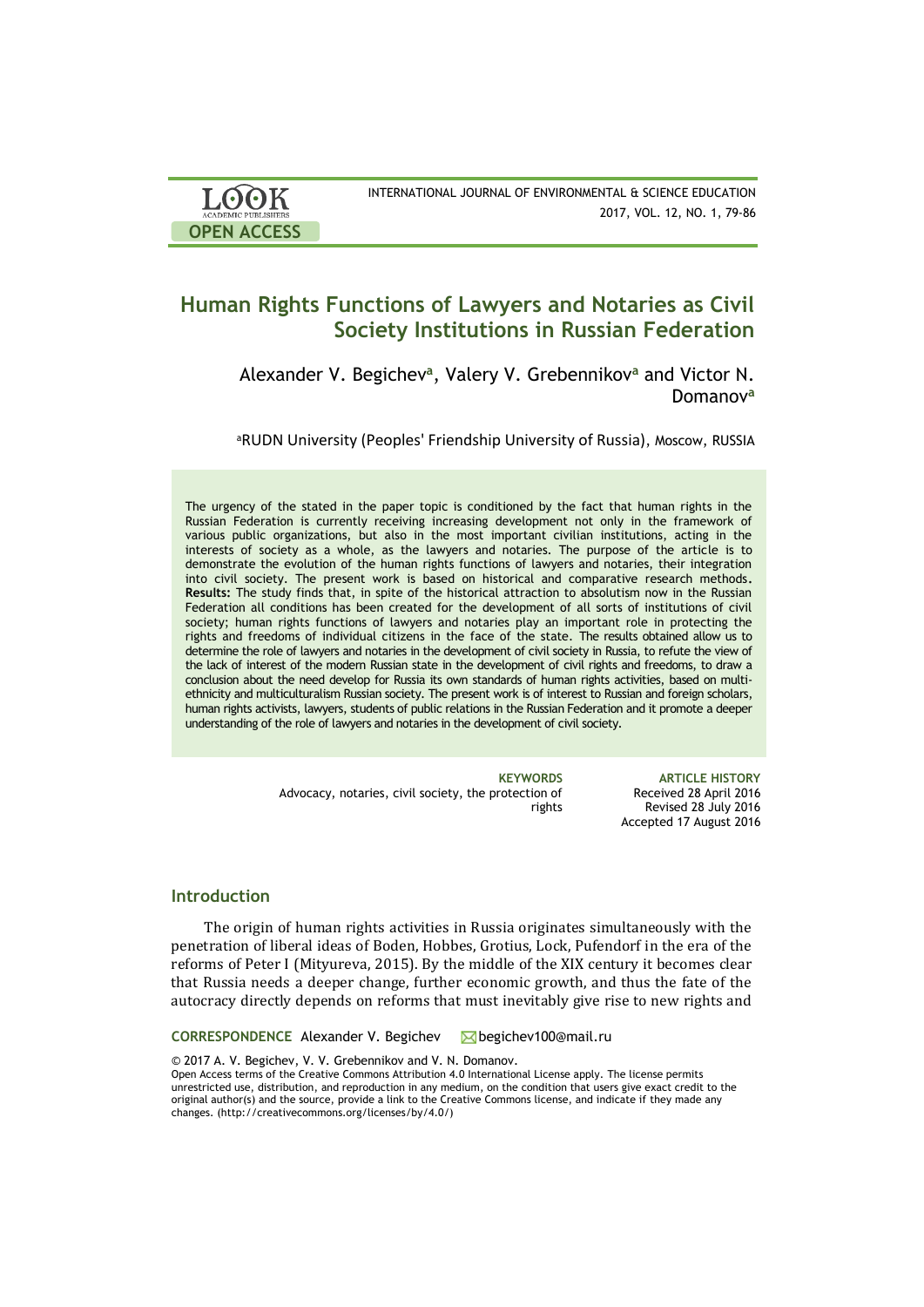freedoms of citizens. In this case, it appears that the restriction (restraint) of the autocracy, as a consequence of the reform, at that time, was not perceived seriously. Meanwhile, the main and significant reform of Alexander II - the abolition of serfdom was the basis of civil society's origin and inevitably led to further reforms, among which a special place is occupied by the judicial reform of 1864 (Isaev, 2014).

Proclaimed and implemented principles of judicial reform – publicity of proceedings; oral and adversarial nature of proceedings; the right to protection in court in conjunction with other principles made the judicial system of tsarist Russia one of the most advanced at that time, and at the same time raised to an unprecedented level the human rights activities. Forensic speech of barristers P.A. Alexandrov, F.N. Plevako, V.D. Spasovich, A.I. Urusov still serve imperishable examples of judicial rhetoric, and their value is not limited to the interests of the accused, they were listened, read and analyzed by all educated Russia, therefore, their influence on the formation of civil society in general cannot be overestimated (Judicial speech of known Russian lawyers, 2015).

Indicative was the trial of Vera Zasulich in 1878, her justification by the jury was inconsistently perceived by the public and had a wide resonance in the US and Europe, giving rise to a heated debate about human rights in general, and how to protect their borders. At the same time the ideas of protection of individual rights, which were largely identified with the struggle against the autocracy often, began to get exaggerated form, in fact, becoming a terrorist activity, to justify jurors' legal profession at the time, of course, had nothing to do.

It is noteworthy that with the establishment of Soviet power by the first decree of the court number 1 dated November 24, 1917 all judicial institutions existed previously were abolished, as well as institutions of the judicial investigation, the prosecutor's supervision and the legal profession, sworn legal profession ceased to exist, replaced by revolutionary expediency. Nevertheless, the legal profession even though was not fit fully into the model of the early Soviet state, but there was needed by it, did not cease to exist and continued to serve to protect citizens in the courts, fulfilling legal aid as a whole, often found itself under threat of violence . Soviet power initially treated unkindly to lawyers, often guided by the words of V.I. Lenin expressed it long before the revolution: "... lawyers need to take a rod of iron, put in a state of siege ... to be afraid and do not believe them."

Stalinist era also did not bring anything positive neither for advocacy nor for human rights activities in general, because about the possibility to fully exercise protection on became traditional at that time the political processes could be out of the question, moreover, that virtually in all the cases the confessions were "beaten out" and the majority of the trials were of either closed or exemplary character. In addition, the Criminal Code of the RUFSR, adopted in 1926, contained the article. 58\_10. "Propaganda or agitation, containing a call for the overthrow, subversion or weakening of Soviet authority or the commission of certain counter-revolutionary crimes", i.e. for their speech for the defense lawyers could actually lose their freedom.

Even during the Khrushchev thaw state gave to the lawyers only the role of one of the builders of socialism, but not human rights' defender. In his speech at the 6th session of the Supreme Soviet of the USSR in 1957, N.S. Khrushchev openly called for lawyers to help in strengthening of socialist legality and justice.

During the so-called developed socialism 1964-1985 human rights activity in Russia is largely was identified by the power with dissidence, advocacy, in turn, came to the defense of dissidents that sometimes turn into harassment of lawyers themselves working on dissident cases.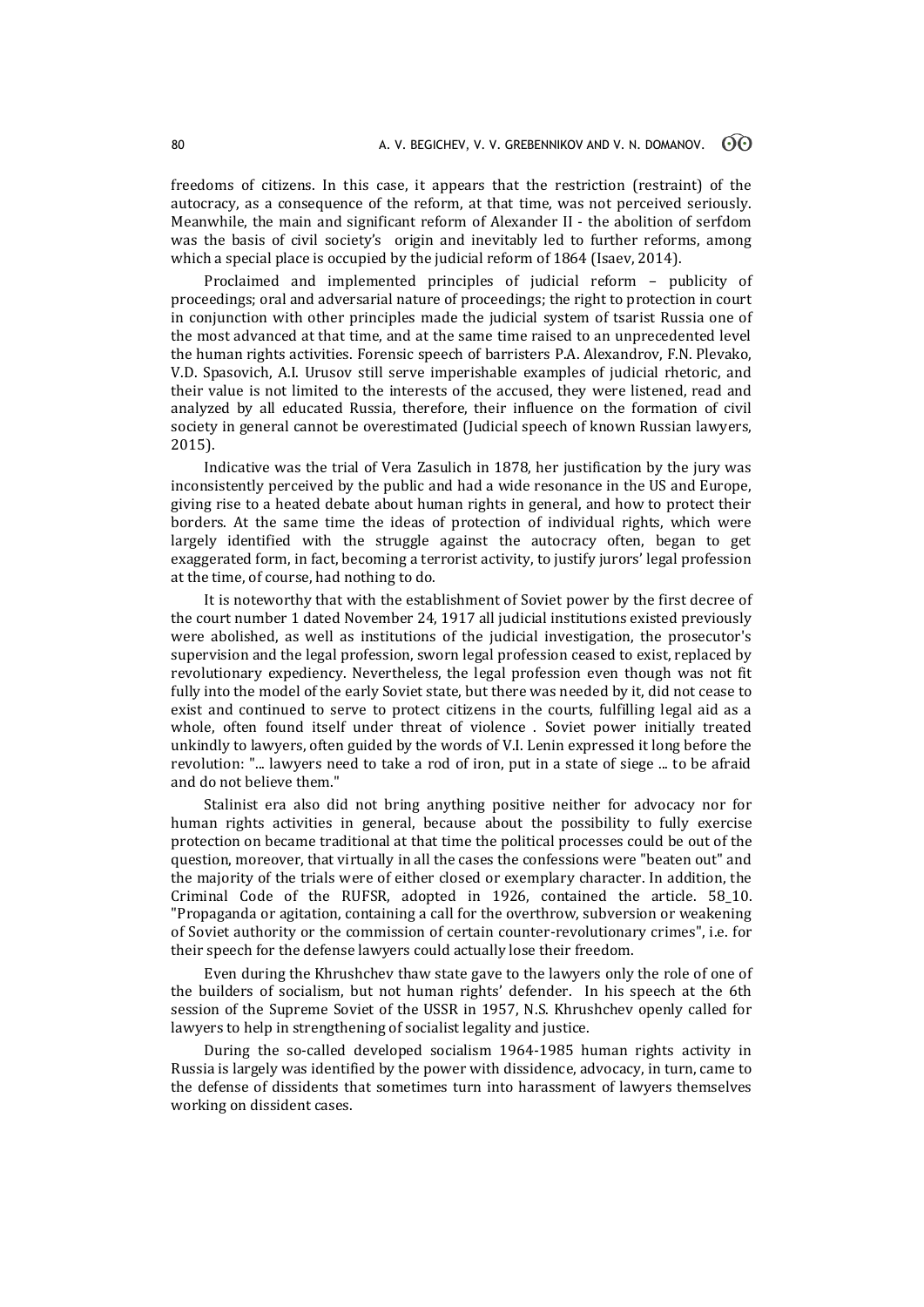#### $\odot$ INTERNATIONAL JOURNAL OF ENVIRONMENTAL & SCIENCE EDUCATION 81

Since the mid of the19th century in parallel with the legal profession in Russia notary was developed. One of the main functions of notaries is also the protection of the rights and legitimate interests of participants in civil commerce and economic relations, while it is inherent in this body, and has historically developed along with notaries since its inception. *(Fundamentals of RF legislation on notaries, 2016)* An important document establishing notary as a human rights institution of civil society became Interim provision on the notary part, approved in April 14, 1866 by Emperor Alexander II. Changes in the political and economic system in Russia in 1917 led to a radical change in this institution. First, it ceased to exist, and then from 1921 to 1993, was developed as a public authority, carrying out notarial acts. The notary was an ordinary employee and received wages, virtually independent of the results of his work. The work was largely purely mechanical, related to verification of the correctness of filling in forms approved contracts, powers of attorney, declarations, and it was low paid.

The era of perestroika and the follow-up course to a market economy in the 90s of the last century marked a new stage of development of the human rights movement, professionalization was growing and specialization of human rights groups, their number has increased dramatically, the human rights movement began to operate openly and freely. Improving of the state policy in the field of security and protection of the rights and freedoms of man and citizen, as well as promotion to the development of civil society was reflected in the transformation by Presidential Decree of RF of V.V. Putin Council under the President of the Russian Federation for the Promotion of Civil Society Institutions and Human Rights Council under the President of the Russian Federation for the Development of Civil Society and Human Rights, which has been successfully operating since 2011, members of the Council of which are the leading Russian human rights activists, including lawyers and managers of legal practices (Presidential Decree, 2016).

## **Methodological framework**

The basis of the research is the historical and comparative methods.

The principle of historicism means considering of every phenomenon in its development, in particular in the origin and formation. Historicism as a way of thinking about the past, present and likely future needs to look for the roots of the phenomena in the past; to understand that between them (events) there is a causal connection, continuity, and each phenomenon should be assessed in terms of its historical features and capabilities. As a result on this or that problem one can look as something integral and interrelated, and integrity enables a deeper understanding of the individual processes. Taking into account the fact that the legal profession and notary were born in Russia at the same time, the historical method of research is the most applicable. In turn, the comparison - is a logical technique required in all cognitive activities: at its various stages and levels, regardless of its subject. The need for the comparative method usually arises when comparing the complex objects and phenomena, which are described by a large set of widely varying characteristics. With the help of comparative method it is possible to assess the role of lawyers and notaries both individually and collectively in the development of civil society in Russia.

#### **Results**

A large number of lawyers in general, lawyers and notaries in particular among human rights defenders - not an accidental phenomenon, since the state apparatus's pressure restriction on the individual citizen in a democratic society is only possible within the legal framework.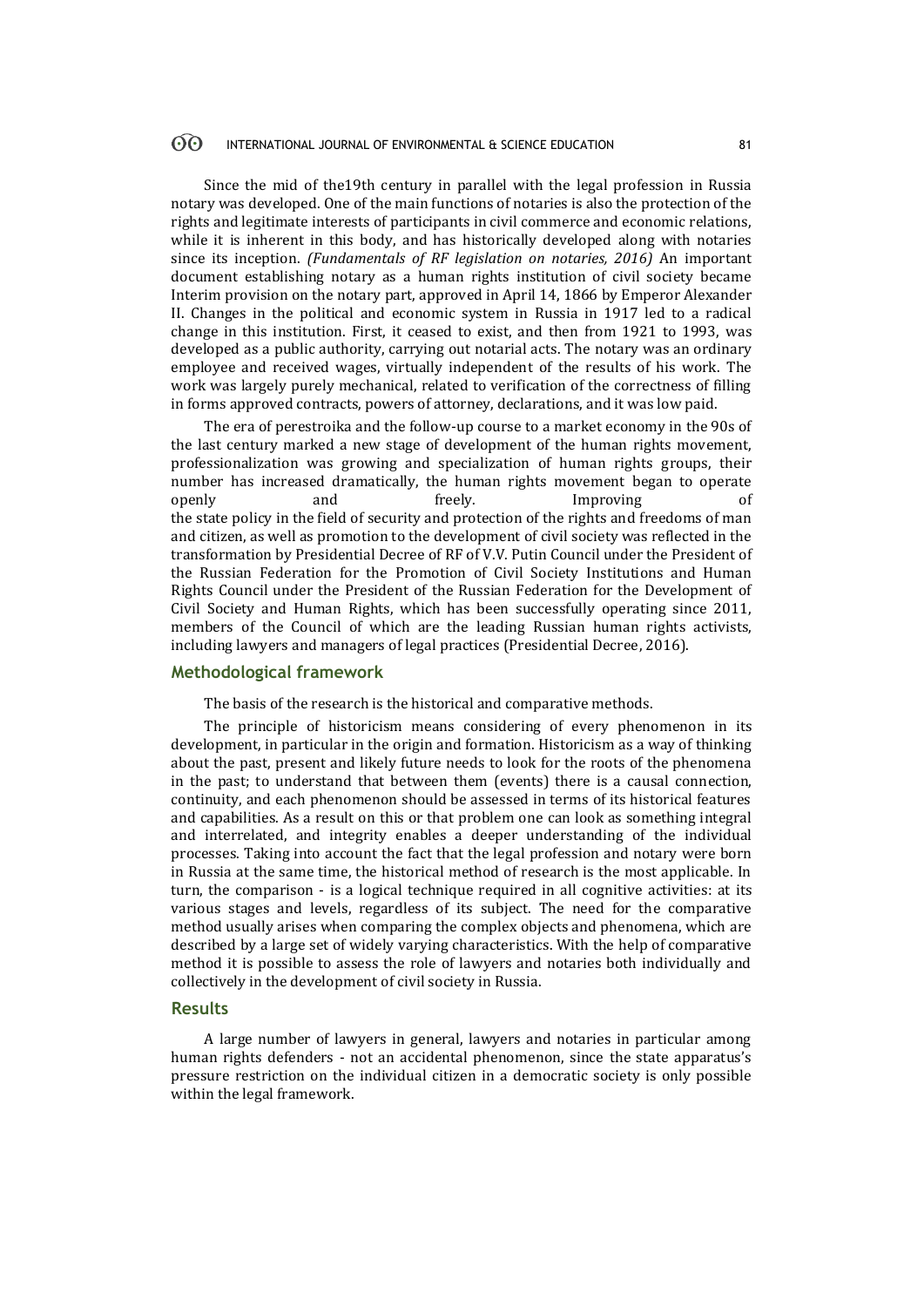According to Art. 1 Fundamentals of RF legislation on notaries, adopted by the Supreme Council of the Russian Federation February 11, 1993, notary designed to ensure the protection of the rights and legitimate interests of citizens and legal persons, by notarial acts on behalf of the Russian Federation (Fundamentals of RF legislation on notaries, 2016). For more than 20 years of practice updated notary has showed its effectiveness in human rights activities.

Later adopted in May 31, 2002 Federal Law "On Advocacy and the Legal Profession in the Russian Federation", stated that the essence of the legal profession is institution of civil society (Clause 1 of Article 3), and at the heart of advocacy is qualified legal assistance (1 Article .1) (Federal law of 31.05.2002 N 63-FZ, 2016).

Membership of the lawyers to the institution of civil society and human rights activities in general is realized through its principles of action, as defined by federal law (paragraph 2 of Article 3), namely the rule of law, independence, self-government, corporate, equity of lawyers (Federal Law of 31.05.2002 N 63-FZ, 2016).

The main function of human rights activity - restoration of violated rights and freedoms of man and citizen, fully corresponds with the statutory forms of advocacy. In general terms, the legal profession in Russia is designed to solve a triune task as together with the State (to protect the violated rights of citizens by other citizens and officials of the state, state institutions), as well as with civil society (protecting the rights of citizens when as their offender serves the state itself as a whole). It should be noted also that in some cases, for example when it comes to the implementation of the constitutional right to judicial protection of rights and freedoms in criminal cases this right in almost all cases is implemented exclusively with the help of lawyers.

At its core, notary system in Russia connects civil society and the state. Notary has a dualistic nature. On the one hand, the notary acts as an authorized representative of the state, performs public functions and acts on behalf and on behalf of the state, and on the other, - the notary, is a member of the "free trade" and an independent legal advisor, which ultimately balances the rights of citizens and state.

Human rights function of notary is connected with the essence of the notarial activity - the creation of qualified written evidence. Evidentiary function is the most important in the activities of notaries, since the very origin of the notary profession and its genesis reflect the needs of developing civilian traffic.

Notary, as a non-judicial form of protection of civil rights and interests protected by law, it is (according to the European Parliament Resolution) body of preventive justice. According to the Congress of the International Union of Judges the function of notaries, first of all, is that the notary is empowered to certify legal acts, impartially inform the parties on the substance and the legal consequences of such acts, to carry out real efforts to prevent disputes. Notary with their activity protects the rights of person thanks for which in the number of cases the subsequent (that person's) appeal to the court to protect those rights is prevented. If however one cannot avoid going to court, notarial acts most greatly facilitate the administration of justice.

Legislation on Notaries does not contain such a notarial act, as "legal aid", but in fact all of this activity is to provide legal assistance to persons who apply for a notary's. It is expressed in the provision of conditions by the notary for the implementation of civil law relations.

Human Rights the nature of the activities of notaries confirmed and by the Russian Ministry of Justice (in a letter to the Ministry of Justice of Russia from 13.08.2014 № 16- 71832 «clarification on a number of issues in the sphere of notaries," is stated that "the notary in the Russian Federation carries out functions of public law, designed to protect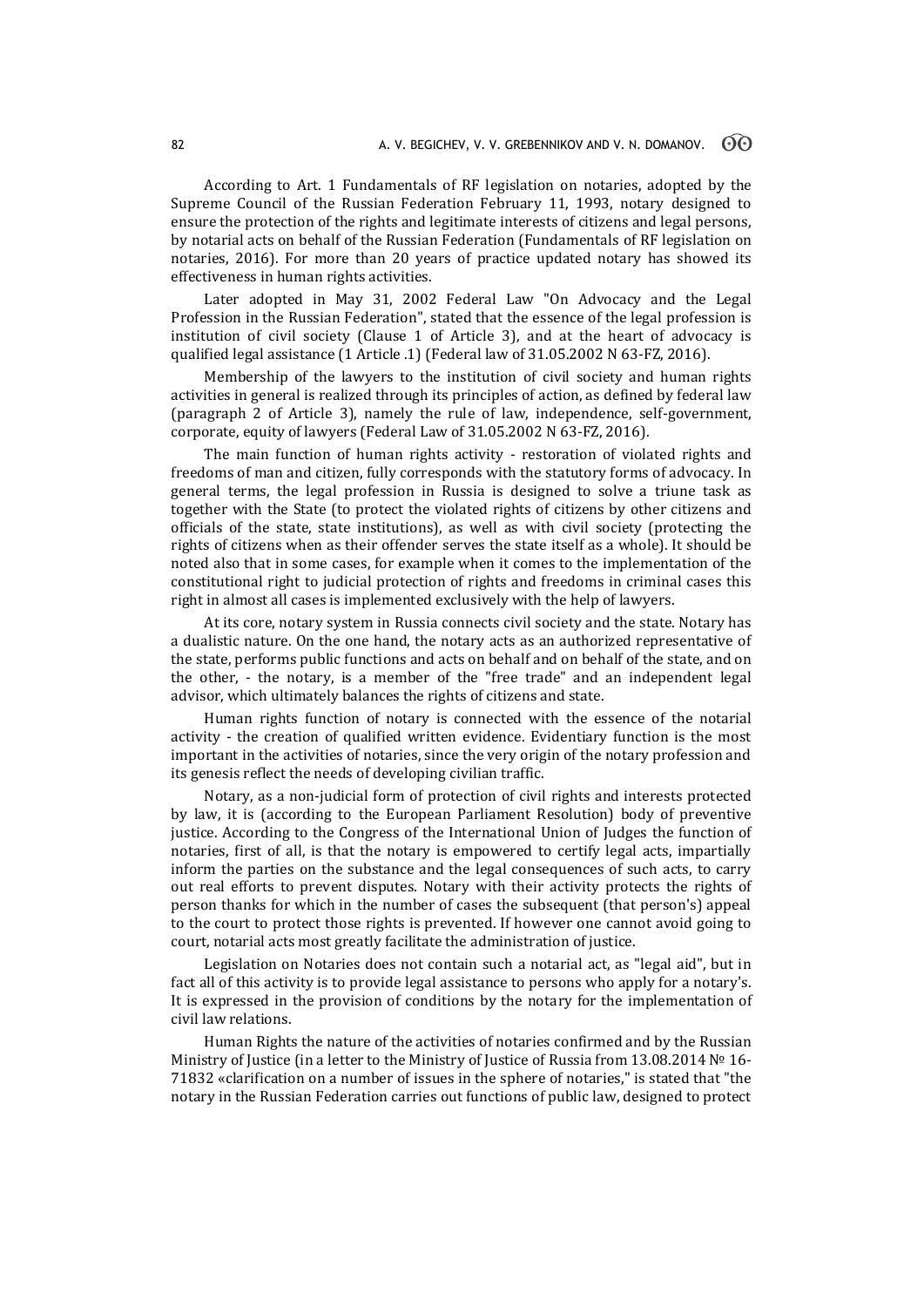#### $\odot$ INTERNATIONAL JOURNAL OF ENVIRONMENTAL & SCIENCE EDUCATION 83

the rights and legitimate interests of citizens and legal entities by the notaries' commission of stipulated by legislative acts notarial acts of the Russian Federation, and operates not in the economic sphere but in the sphere of protection of the rights and legitimate interests ") (Letter of the Russian Federation Ministry of Justice, 2014).

The peculiarity of the human rights of notary function is that it is in most cases not implemented independently, but in close cooperation with the justice system. Delivering judgment with indisputable evidence produced before the occurrence of the case, notaries contribute to a more equitable settlement, more complete realization of the rights and legitimate interests of the parties to the litigation. Ultimately, on the presented by notaries evidence largely depends respect for the entities' rights of economic activity, including property rights and guarantees of its implementation.

However, the very significant role of lawyers and notaries in building a civil society in Russia could not and, in our opinion, should not be monopolized.

Thus, according to the Federal State Statistics Service, in 2013 there were 113 thousand socially oriented non-profit organizations (not commercial organizations) in Russia. Their distribution by types of activities in 2012 is presented in Table 1 (in some cases, the same NCO are reflected in 2 or more activities)

| Activities of socially oriented NCO                                      | The proportion of the total number<br>of socially oriented NCO in 2012,% |  |  |
|--------------------------------------------------------------------------|--------------------------------------------------------------------------|--|--|
| Education and Science                                                    | 25,4                                                                     |  |  |
| Social support and protection of citizens                                | 21,9                                                                     |  |  |
| physical Culture and sport                                               | 17,9                                                                     |  |  |
| The patriotic and spiritual and moral education of<br>children and youth | 14,7                                                                     |  |  |
| Charity                                                                  | 13,2                                                                     |  |  |
| Health                                                                   | 10,9                                                                     |  |  |
| Culture and art                                                          | 9,5                                                                      |  |  |
| Psychological help                                                       | 9,4                                                                      |  |  |
| legal aid                                                                | 8,8                                                                      |  |  |
| Support for the elderly                                                  | 5,7                                                                      |  |  |
| Support of disabled                                                      | 5,5                                                                      |  |  |
| Support for mothers and children                                         | 4,2                                                                      |  |  |

|  | Table 1. Distribution of NCO in Russia by type of activity, in 2012 |  |  |  |  |  |
|--|---------------------------------------------------------------------|--|--|--|--|--|
|--|---------------------------------------------------------------------|--|--|--|--|--|

In December 30, 2015 according to the Ministry of Justice 225 489 NCO were registered in Russia employing more than 670 thousand people.

NCO structure in Russia (%) is shown (Figure 1).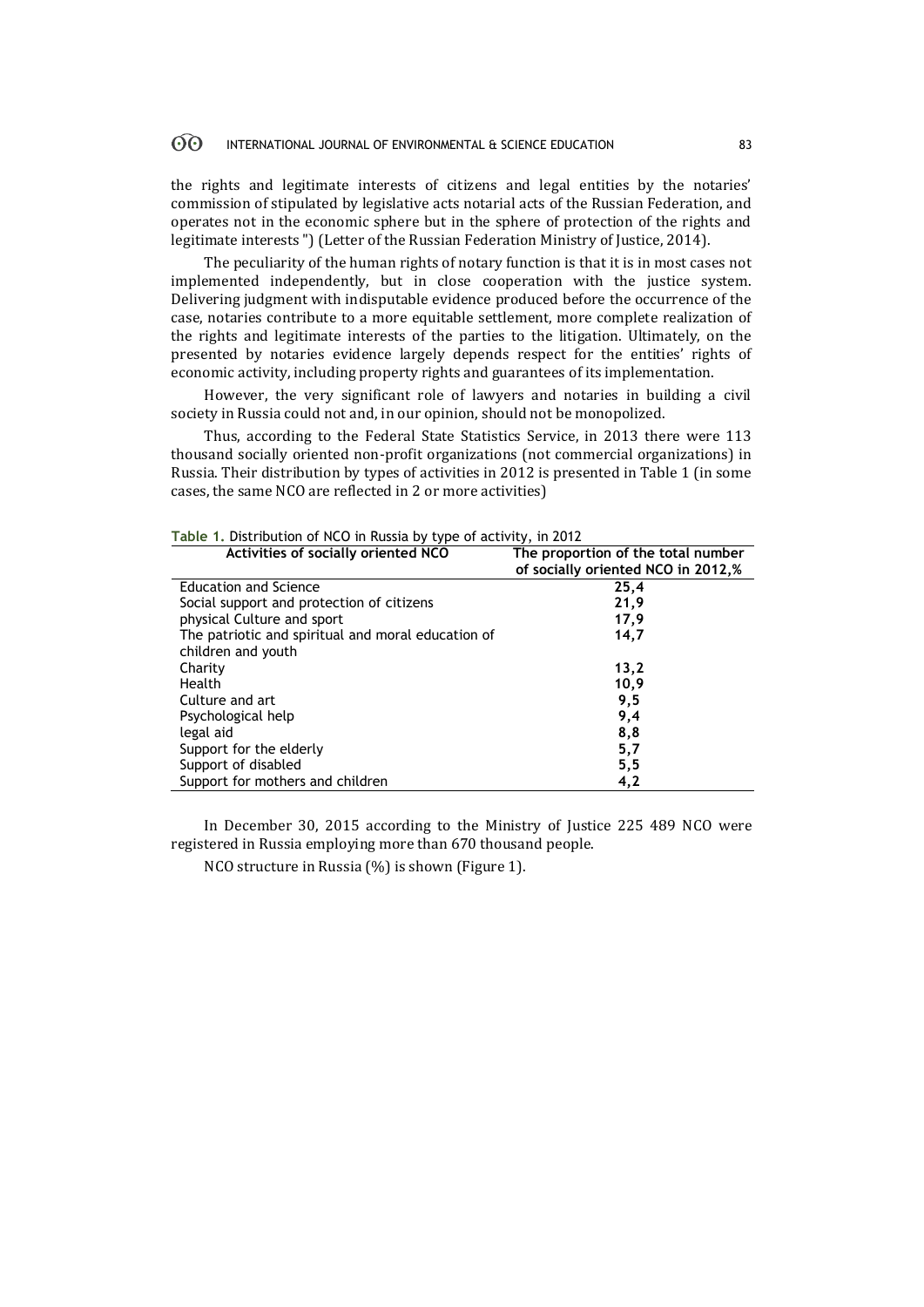

**Figure 1.** Structure of NCO in Russia,%

The share of the Moscow region (Moscow and Moscow region) account for about 21% of all registered NCO.

In 2015, to support non-commercial organizations that implement social projects in the sphere of protection of human rights and freedoms, from the federal budget 4.3 bn. Rub.was allocated.

noteworthy that, as in February 2016 the register of NCO that perform functions of a foreign agent (an issue causing heated debate in the human rights environment), included 120 organizations.

And what about the lawyers and notaries? According to the Russian Ministry of Justice the number of lawyers in Russia at the beginning of 2016 was about 80 thousand, notaries - 7.7 thousand, or 13% of the number of members of human rights organizations in Russia.

Neither the lawyers nor notaries do not receive public funding (excluding compensation for the provision of free legal aid, protection for its intended purpose), there exist, respectively, due to customer fees and payment for services according to notarial tariffs.

Thus, both the legal profession and notaries in Russia are the institutions of civil society engaged in human rights function, complementing the existing and constantly evolving sustainable system of human rights organizations, which represents to date an effective mechanism to protect human rights and freedoms.

### **Discussions and Conclusion**

In the studying of the role of lawyers and notaries in the development of civil society in Russia are engaged researchers like L.Y. Grudtsyna (2009), V.V. Yeremyan & A.A. Klishas (2015), N.I. Kulenko (2005), L.A. Prokudina (2010), F.M. Rayanov, R.G. Minniakhmetov & D.A. Ponomarev (2004). However, the works of these authors is a study of individual institutions - lawyers, notaries, public organizations. In the present study the question of civil society in Russia is considered in a complex with the study of the contribution of each institution in the total process, features of a synergy effect.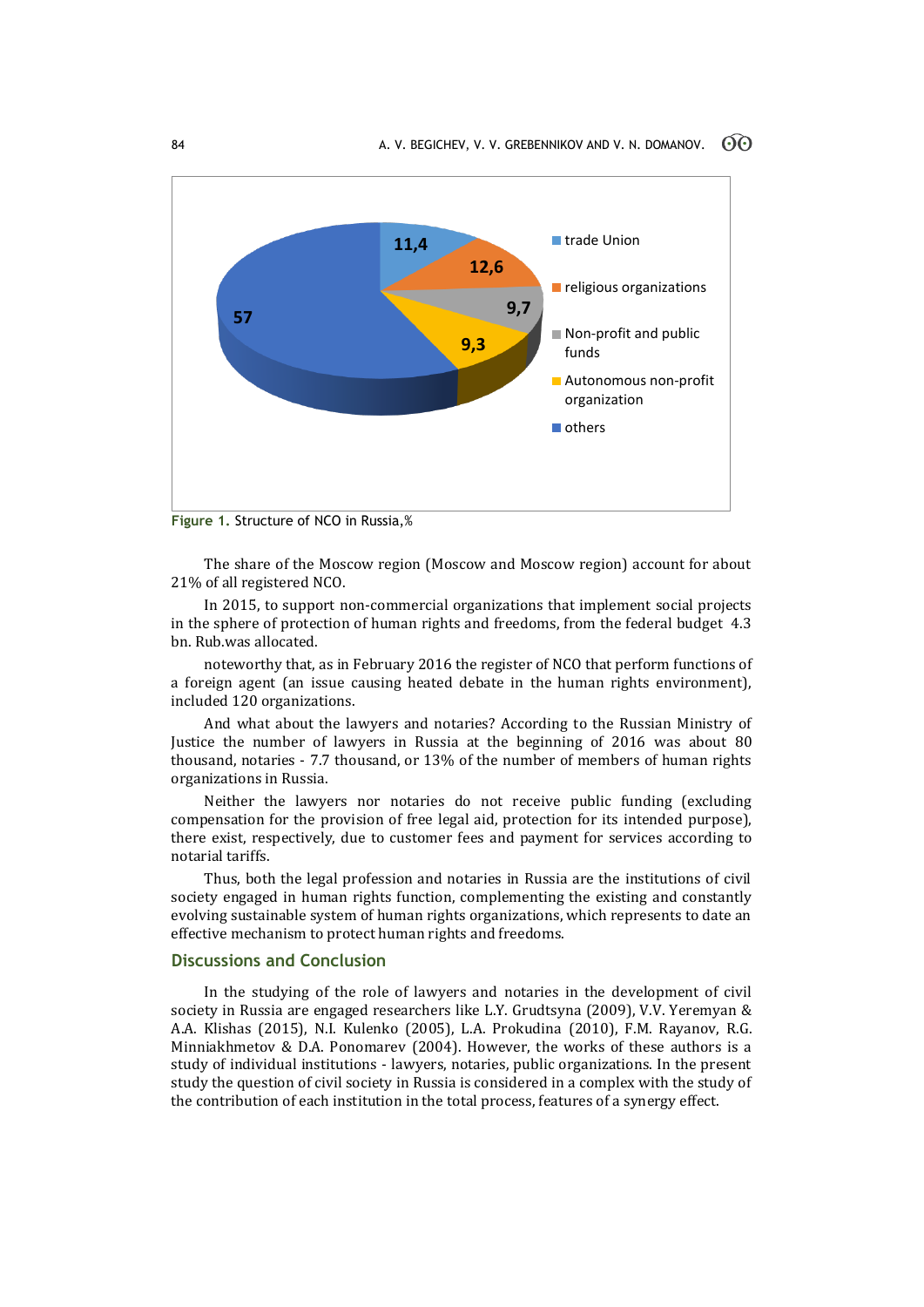#### $\odot$ INTERNATIONAL JOURNAL OF ENVIRONMENTAL & SCIENCE EDUCATION 85

Currently, Russia is going through a difficult stage in its development. One of the central parts of the mentality of the Russian person is the consciousness of belonging to a great nation. This understanding has not arisen in a vacuum, it grew stronger throughout the development of the state, is confirmed by the outstanding cultural and scientific achievements, vast territory, rich natural resources, etc. As a kind of a bridge between Europe and Asia, Russia is inevitably absorbed the historical experience of these geopolitical centers. However, due to its multi-cultural, multiethnic, multiconfessional nature Russia cannot (in fact is not committed to it) copy and use any of the existing models of social development of those or other countries. For this reason, Russia is forced to find its own way, adapt to its conditions existing in the world economic, political and other models. It is no exception and advocacy. From the point of view of human rights, such as the European countries, it would seem that in Russia is relatively high level of non-freedom. In the information space of Europe and the US the theme of "totalitarianism" in Russia is the most "popular". Moreover, the facts allegedly supporting a mockery of human rights and freedoms in the Russian Federation, in the vast majority of cases are not so, that is falsified. And in this regard, we can speak about a kind of propaganda and information war even. On the contrary, from the point of view of some public figures, such as Asian countries, the Middle East, Russia is a country with a progressive democracy which upholds the interests of the international rule of law, international law. Of course, the foregoing separation of points of view on the world countries is conditional, however, there is no doubt that the mood of the European and American elites at the moment have clearly anti-Russian character in the total mass. In this regard, Russia is constantly point to its inconsistency with "civilization standards", including in terms of human rights activities. On the other hand, we do not undertake to say that in Russia there are no problems in the sphere of protection of human rights and freedoms, or, on the contrary, civil institutions have reached its perfection. Of course, in fact there is neither one nor the other. Of course, there are some problems that need to be addressed. These and other problems exist in other countries too. However, when assessing the level of protection of human rights and freedoms in the modern Russian society, in our opinion, there is a need to avoid (at the level of dogma) adherence to those or other "standards", adopted in individual States, which claim to leadership. On the contrary, one should always refer to the roots, to its history, to take into account the multi-ethnic and multicultural nature of Russia and only through comprehensive analysis to make certain decisions, including those relating to the criteria for assessing the state of civil society, finding ways to develop its institutions. In this regard, it is a very fair position of V.V. Yeremyan & A.A. Klishas (2015): "It is very difficult to prove the correctness in case of total" privatization "on the part of individual states in the whole championship ..." However, it is necessary to prove.

#### **Recommendations**

This work is potentially of interest to Russian and foreign scholars, human rights' activists, lawyers, political scientists, contributes to a better understanding of the role of lawyers and notaries in the development of civil society, gives an overview of the state of human rights in the Russian Federation.

### **Disclosure statement**

No potential conflict of interest was reported by the authors.